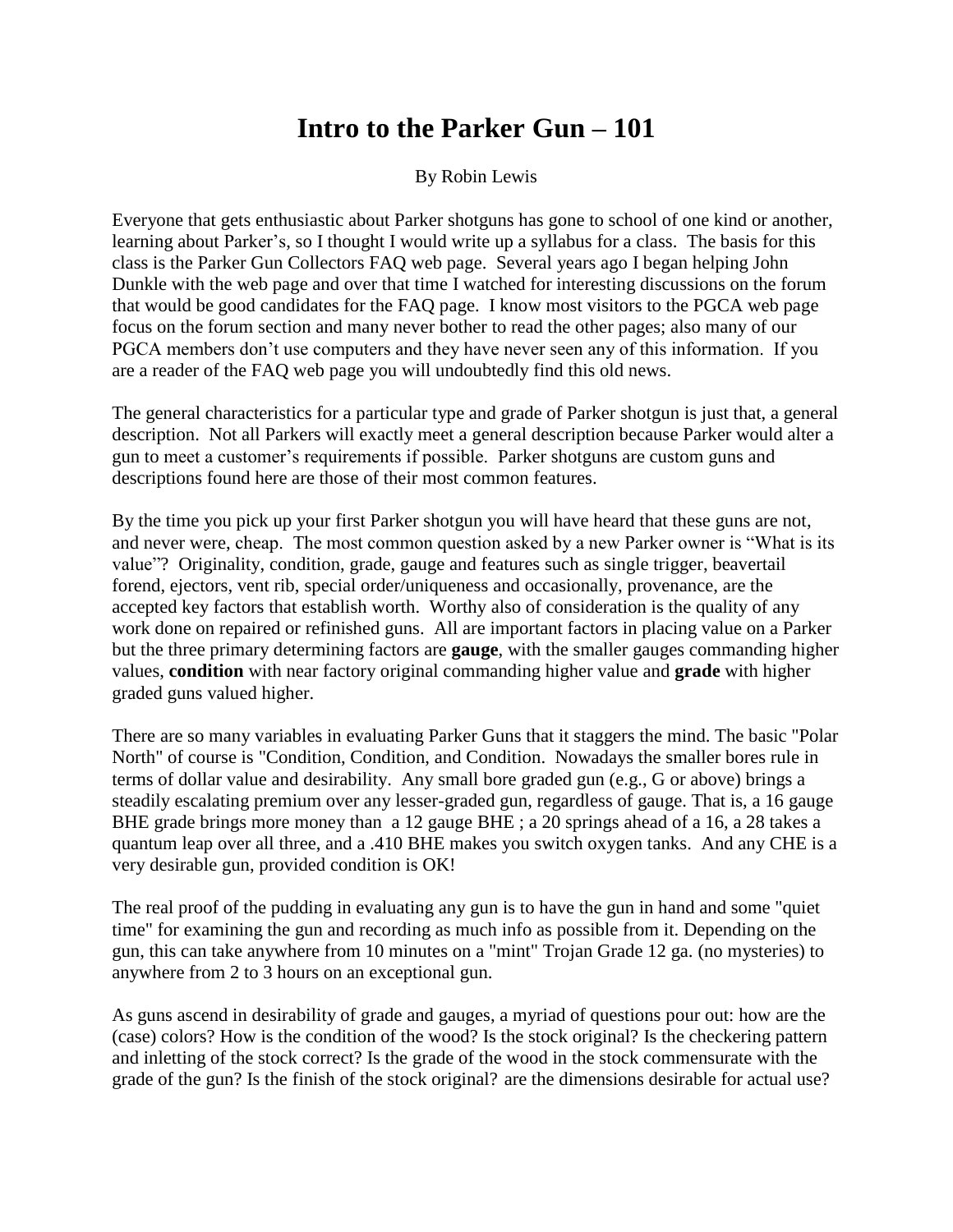How are the bores? What length are the chambers and do they correspond to the correct period length for that gauge (e.g., before c. 1927-29 you are liable to encounter a great variance in chamber length over gauge; after that, production consistencies in ammunition production more or less determined "standard" chamber lengths in most American SxSs.) Have the barrels been cut? Have the chokes been opened up? Have the chambers been lengthened?

There is so much to know and so few people available, relatively speaking, that can answer a majority of these questions, its recommend that your first move is to get a letter on your gun from the PGCA. If records exist, the letter will provide you with at least a modicum of information. At least that will provide you with a basis of data on which to research your gun further (e.g., compare barrel length, choke, weight and stock configuration as recorded when it left the factory with the current condition of the gun).

Next, take (or have someone take) some clear, close-up digital pictures of your gun and post them on the parkerguns.org web site so we can look at them. Pay close attention to receiver engraving; stock condition, wood to metal fit, butt treatment; muzzle close ups, and markings on the watertable, barrel, and frame. This can help tell a great deal about the gun. No one knows it all, but there are a lot of members on the PGCA internet forum that have looked at a LOT of Parker Guns!

Experience with auction houses can be mostly rewarding so far as the evaluation and sale of fine double guns has been concerned. The more discriminating firms most often have their operatives defer to the individuals possessing the most intimate knowledge of the desirability, rarity, historical significance, and technical importance of collectible firearms (not just Parkers!). These individuals, of course, are the seminal collectors of these guns. Most are not conducive to being approached for individual gun appraisals for obvious reasons (e.g. security; purchase; resale, etc.).

I would encourage you to use the PGCA site as a first step in determining the "value" of your gun. There are many there that can help you. The "dollars and sense" will come later very naturally.

Ultimately, *it is worth what the owner and a willing buyer agree upon*; which can be an arbitrary figure and certainly subjective at the very least. Simple supply and demand at any given time is also a consideration.

Now, we go on to investigating the **Lock, Stock** and **Barrel**. These areas usually determine the overall condition when evaluating a Parker.

**The Parker lock**: The Parker shotgun has a boxlock action, meaning the type of action (receiver) for a break-open gun where the working parts are contained within a box-shaped metal housing. A boxlock is considered superior to other types because less wood is needed to be removed from the head of the stock to fit the action in the stock---and wood is generally more vulnerable to failure than metal. Parker actions come in various frame sizes which depend on the gauge of the gun.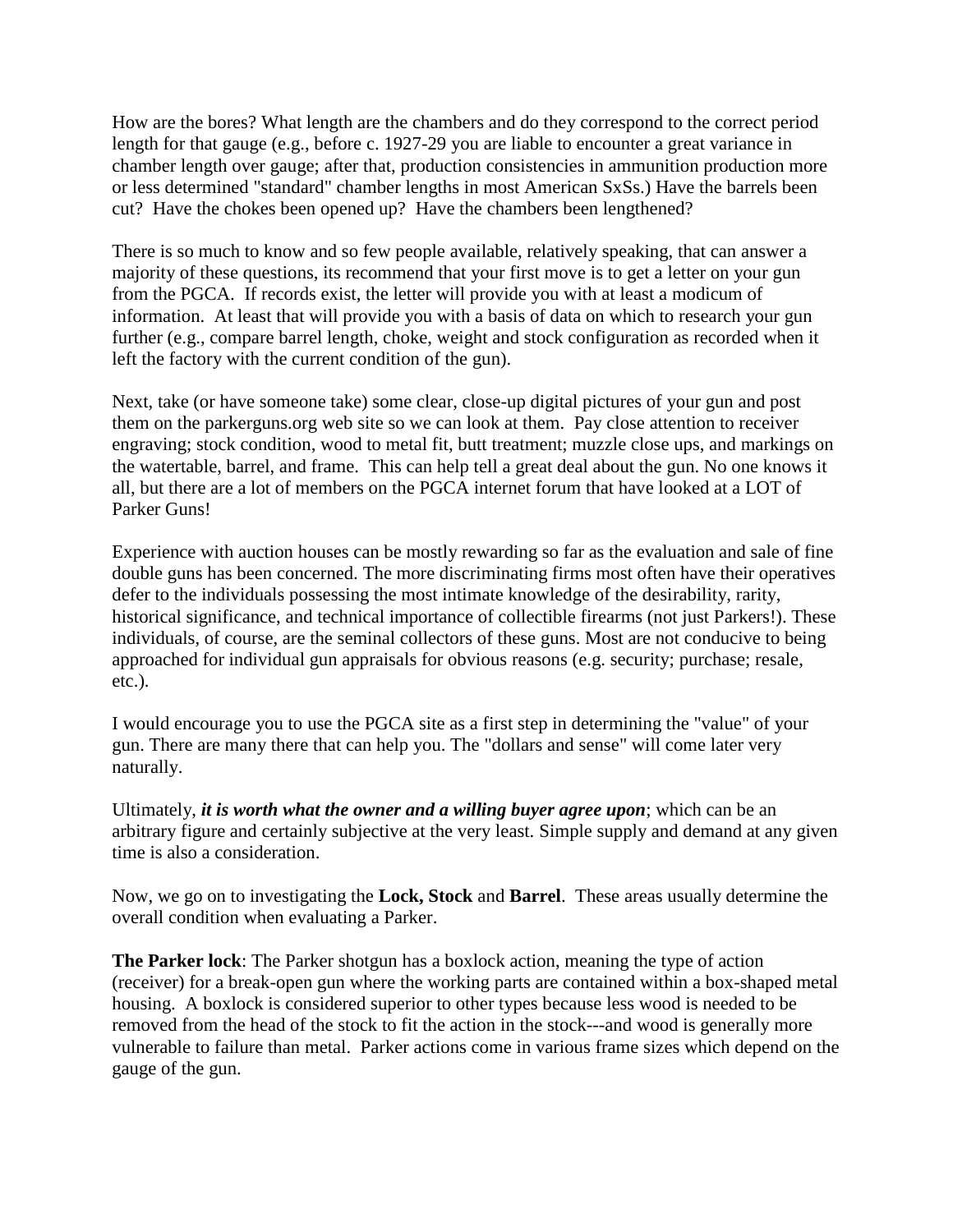When Parker began making shotgun they made both elaborate and plain guns but they didn't distinguish between them in their sales literature except by the sales price. Later they adopted a numeric system to identify the various "*grades*" they produced. The grade naming system began at zero and ascended as the grades became more elaborate and expensive. Later the numerical grades were combined with letters in an attempt to better differentiate the shotgun characteristics but that did not last long and the letter grades simplified and became *almost* interchangeable with the numerical system. The grade of the gun is almost always stamped on the water table of the frame above the serial number.



The frame size of a Parker is marked on the bottom of the barrel lug.



It represents the relative size and weight of a Parker's frame and controls the size of both the barrels and stock that was fitted to it. The fame size was, and still is, determined by measuring the distance between the firing pin centers; the frame size designation is the number of 1/16th of an inch above 1 inch. For example a zero frame would measure exactly one inch between the firing pin centers; a number two frame would measure 1 2/16 or 1 1/8 between centers. There is a correlation between the frame size and the gauge of gun it was used on, as seen in the chart below.

When examining the frame take particular note of the quality of the engraving, is it sharp or is it weak in appearance? Weak engraving can be an indication that the frame was buffed to remove rust at some point in its life. Another indication of buffing is rounded edges where sharp ones are expected.

All screws seen on Parker frames are oriented in line with the barrels or 90 degrees to them. Screws that are not oriented on these axis's are an indication that the screws are in the wrong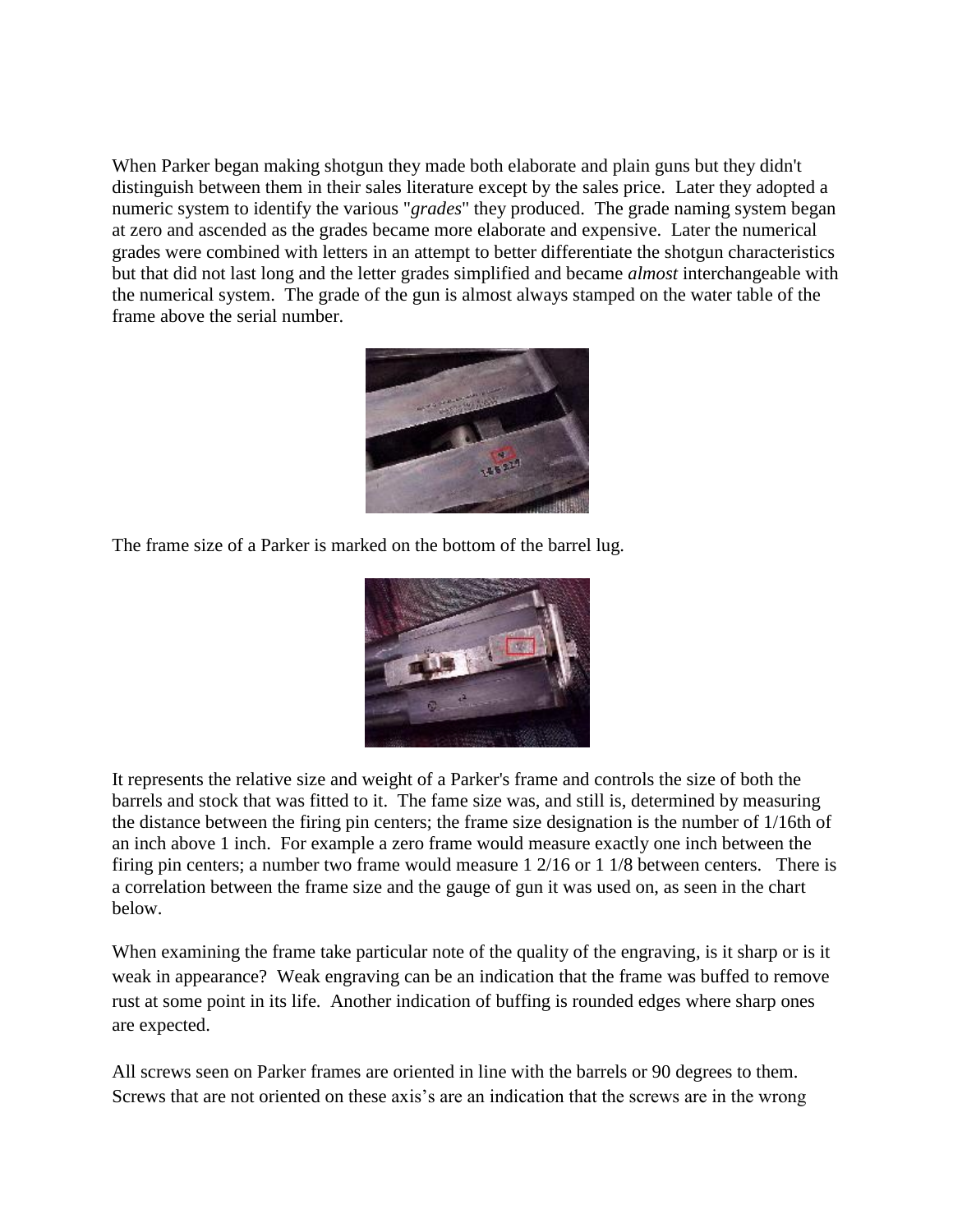holes; which indicates that a previous gunsmith worked on the gun and he didn't "know" Parkers. All the screws should have clean slots that have not been damaged.

The frame should have a very close fit to the stock. Any gap between the frame and the stock indicates that the stock may be damaged or that the stock is a replacement. Even if there isn't visible splitting in the stock, it may have failed internally.

**The Parker stock**: The quality of wood used on a Parker was usually determined by the grade of the Parker. The more elaborate the gun the higher the quality of the wood used in the stock. Parker's highest grades were elaborately checkered and the lines per inch of the checkering was as high as 32. The walnut used on these high grade Parkers has to be the best quality for them to be able to hold 32 lines to the inch checkering without the wood crumbling. Not only was the wood quality more dense but the grain became more eye appealing as the grades increased. The low grades wood was plain with courser checkering. The quality of the wood should reflect the grade of the Parker; a lower graded Parker with high eye appeal wood has almost certainly been restocked.

Parker checkering patterns change in relation to the grade of the gun. Note the border edges on the checkering, original work will have a unique style not found on other guns. If the boarder is the same as the checkering, it has probably had the checkering re-cut incorrectly or the stock is a replacement.

**Parker Barrels:** Barrels can become what is called *off face,* a condition when the barrels breach end no longer fits tightly to the guns frame. Barrels go off face as the hinge pin wears or the action is overstrained, then the barrels can come away from the action face, i.e. *off face*. You should not be able to place a feeler gauge between the action face and the barrels and have the action close. You should not be able to see light between the barrels and the action or for that matter see any gap at all.

You can do a couple quick and simple tests to help detect if a gun is off face without using gauges:

- 1. Push the top-lever hard over with the thumb and hold it there, while supporting the barrels in the closed position. The tip of the index finger is then placed where the barrel and standing breech meet; then try to move the barrels moved from side to side. This should probably then be repeated with the forend removed, taking care not to drop the barrels! You should feel no movement.
- 2. With the gun upside-down and horizontal and with the forend removed, hold the gun firmly by the wrist and/or buttstock with both hands, while the top-lever is pushed hardover give the gun a gentle shake from side to side. Again, you should feel no movement.

An off face condition can be repaired and it is not all that expensive to fix. The barrel lug hook can be "spray welded" and refit to the pin.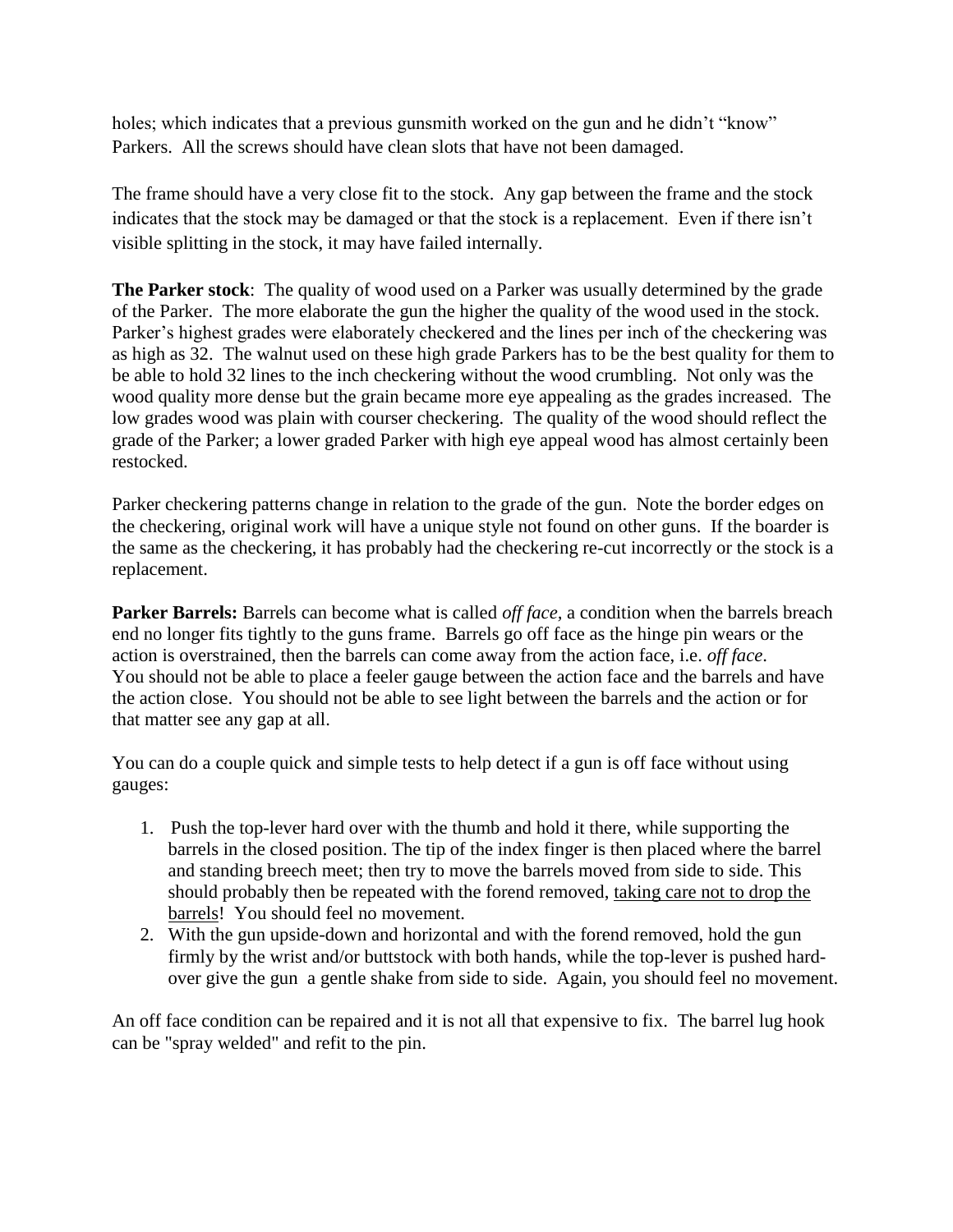A poor solution which has been employed is to peen the pin or hook in an effort to deform the metal, forcing a tight fit. Another is to place a metal shim between the hook and the pin. Neither of which are long term solutions and should be avoided.

Next examine the ribs on the barrels. The top or bottom ribs on a double gun can become loose. The solder holding the ribs to the barrels can get hot from rapid shooting, especially using black powder, and the solder can fail. Or, a manufacturing process may not have solidly bonded and vibration could cause the solder joint to fail. In any case, the problem needs attended to.

A simple and well known test for loose ribs can be performed with the barrels separated from the action and forend. Let the barrels hang from your index finger by placing the hook (the part that pivots the barrels from the frame when they are opened) and then tapping the barrels with a flick of a finger nail or some other semi-hard implement. Care should be taken not to drop the barrels and avoid the use of an implement that could scratch or otherwise damage the barrels.

If the ribs are loose, the sound made by the barrels will be a dull "thud". If the ribs are tight and the barrels are in good condition, they will ring like a bell.

In "ringing" a set of barrels you are basically checking for loose ribs. If the barrels sound like a "chime" with a mostly clear tone to each tube, then chances are the ribs are well connected. If they sound "dead" or "buzzy" then there's a chance the ribs have come loose somewhere (or were never well laid to begin with). It all takes practice and experience.

To do this afield:

1) remove the barrels from the gun and the forend.

2) suspend the barrels vertically a short distance over a safe surface like a padded table.

3) use your left index finger in the "hook" of the barrel lump to suspend the barrels (if you're right handed).

4) with your opposite index finger's nail, "flick/tap/ting" one barrel along it's length. You can also use a non-marring object like a pencil.

5) if the barrel "rings" then all is good.

6) repeat for the second barrel.

7) if the sound is dead or buzzy in spots, you might have a loose rib somewhere.

But be aware that various barrels sound differently. Composite barrels are more prone to have a bit duller ring to them than fluid steel barrels. That is due to their construction being of an iron and steel combination. Some are perfectly fine, but don't chime well or much at all. Also... a slightly loose/buzzy sound doesn't mean the gun is bad, it means the rib might separate sometime in the future.

If you don't hear them ring, have a qualified gunsmith evaluate them to determine their true condition.

Generally, Parkers with factory installed vent ribs or flat ribs had a flat top standing breech.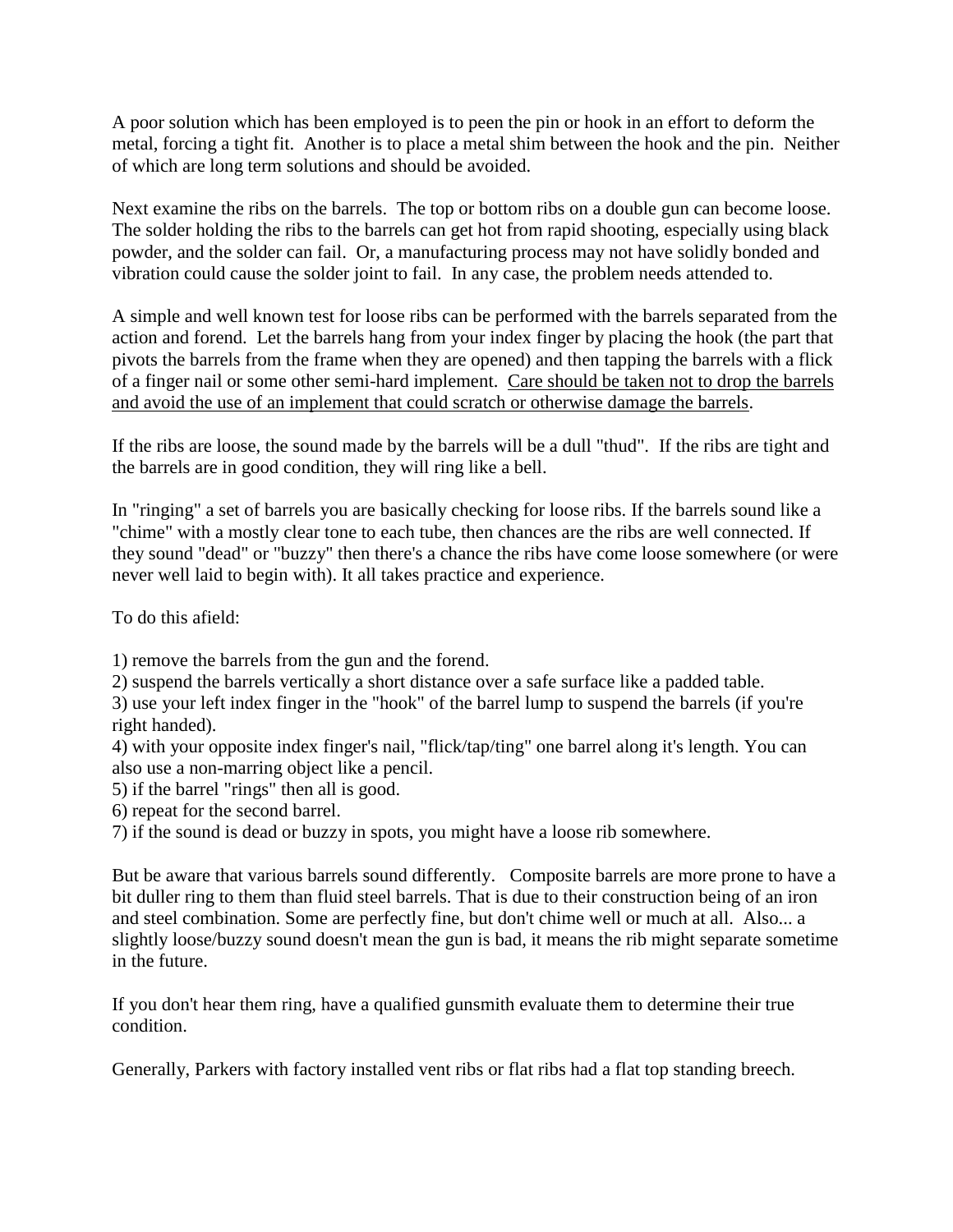There are at least two types of original rib ramps - one with a wedge cut into the ramp and one without but these both have flawless factory finishes where they are actually an integral part of the doll's head.

A factory installed vent rib will not have been installed on top of an original matted rib.

Most original factory fitted vent ribs had the last three digits of the gun's serial number stamped on the underside of the rib, generally between the second and third post from the breech end and only visible with the use of a mirror.

No roll stamping on top of rib because the pressure of the stamp would bend the rib between the posts, it will therefore be hand engraved. *The Parker Story* lists approximately 860 vent ribs guns in all grades and gauges.

Check that the barrels are original length and have never been cut shorter. This is done in several ways. First, look at the top rib markings, the wave markings "usually" end before the actual end of the barrel tubes. The short space after the front bead is "usually" void of rib markings. But there have been original barrels that did have them marked to the very end, so this is not a definitive indicator of cut barrels. More importantly Parker barrels have metal filler, called a keel, in the space between the barrels and the ribs at the muzzle end. The keel is a visible tapered triangular metal filler strips just over one inch in length.

Keels served several purposes. The keels soldered in place added surface area to the barrels when they were soldered together before the rib's were installed. The tapered keels are in the muzzle end because it could be inserted and tapped in, or pulled out, to help regulate point of aim. It would then be trimmed off when the muzzles were finished.

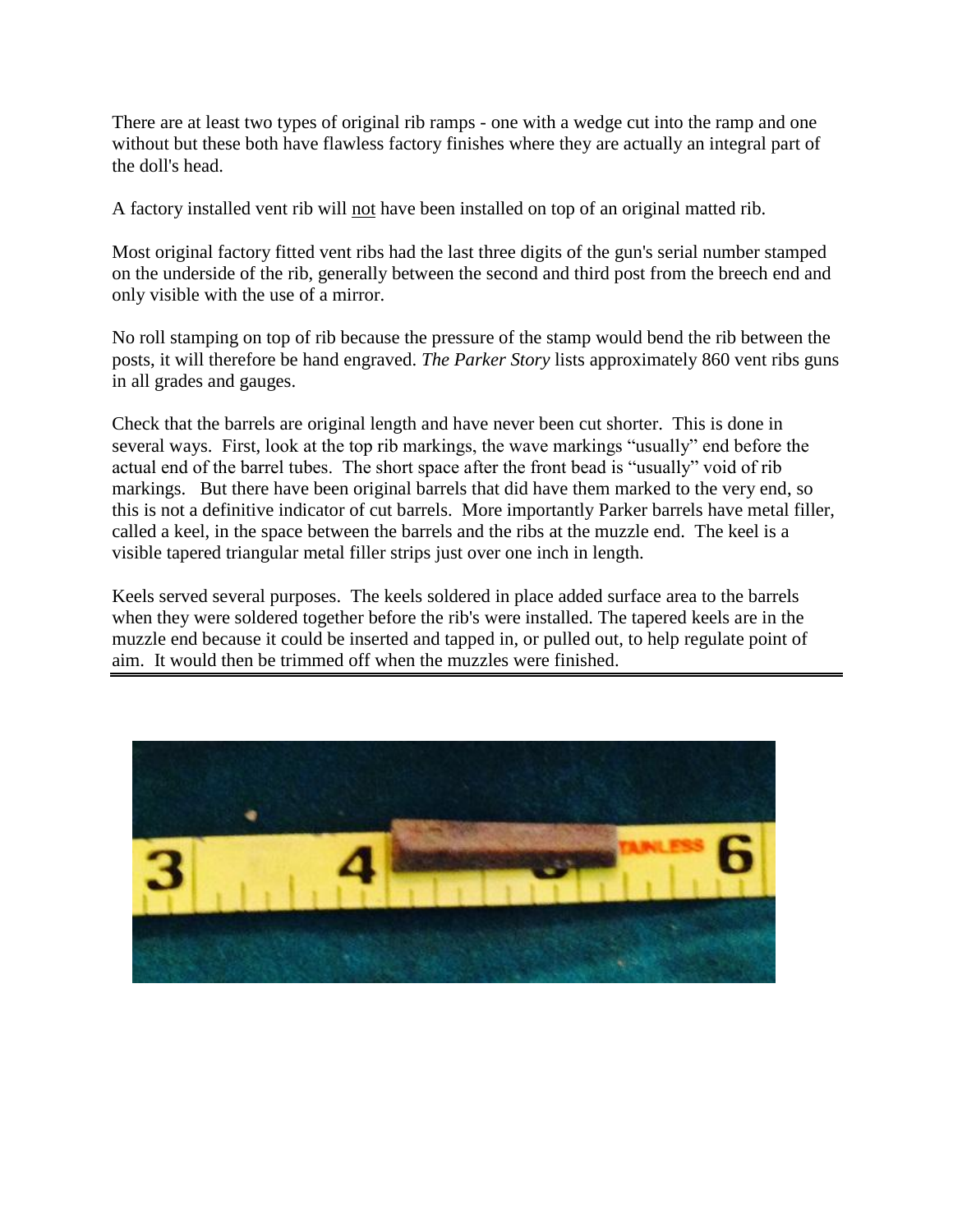ORIGINAL PARKER BROS UnFINIHED

When the barrels are cut more than an inch, the keels are no longer visible and only solder will be seen between the barrels at the muzzle end. Normally, when the keels are in place and the barrels have not been cut, the two barrel tubes will touch at their inside barrel walls; another indicator to watch.

The question is often asked, "What is the minimum barrel thickness to safely shoot my gun?" and it's a difficult question to answer without risk. An answer, without a close inspection of the barrel condition, is impossible without risk of being wrong.

The use of black powder and corrosive primers is a primary cause of pitting in some old shotgun barrels, especially if they were not cared for properly shortly after their use. The results can be anything from slight to severe pitting and those pits effectively reduce the barrels thickness by the pits depth at that location. If the shotgun bore is not mirror bright, a competent gunsmith will determine the depth of the pitting and take that into consideration when measuring barrel wall thickness for safety.

With that said, here is a general 12 ga. guideline:

*In the forward 2/3 of the barrels length, a thickness of .025" has been suggested as a minimum thickness for safety reasons. The rear 1/3 length of the barrels, where the maximum pressures are exerted, requires thicker wall thickness. The wall thickness at the juncture of the chambers and the forcing cone is the most critical and is where it has the highest pressure exerted.*

*With some uncertainty, it's assumed that a thickness of .090" at this juncture location would be about minimum.*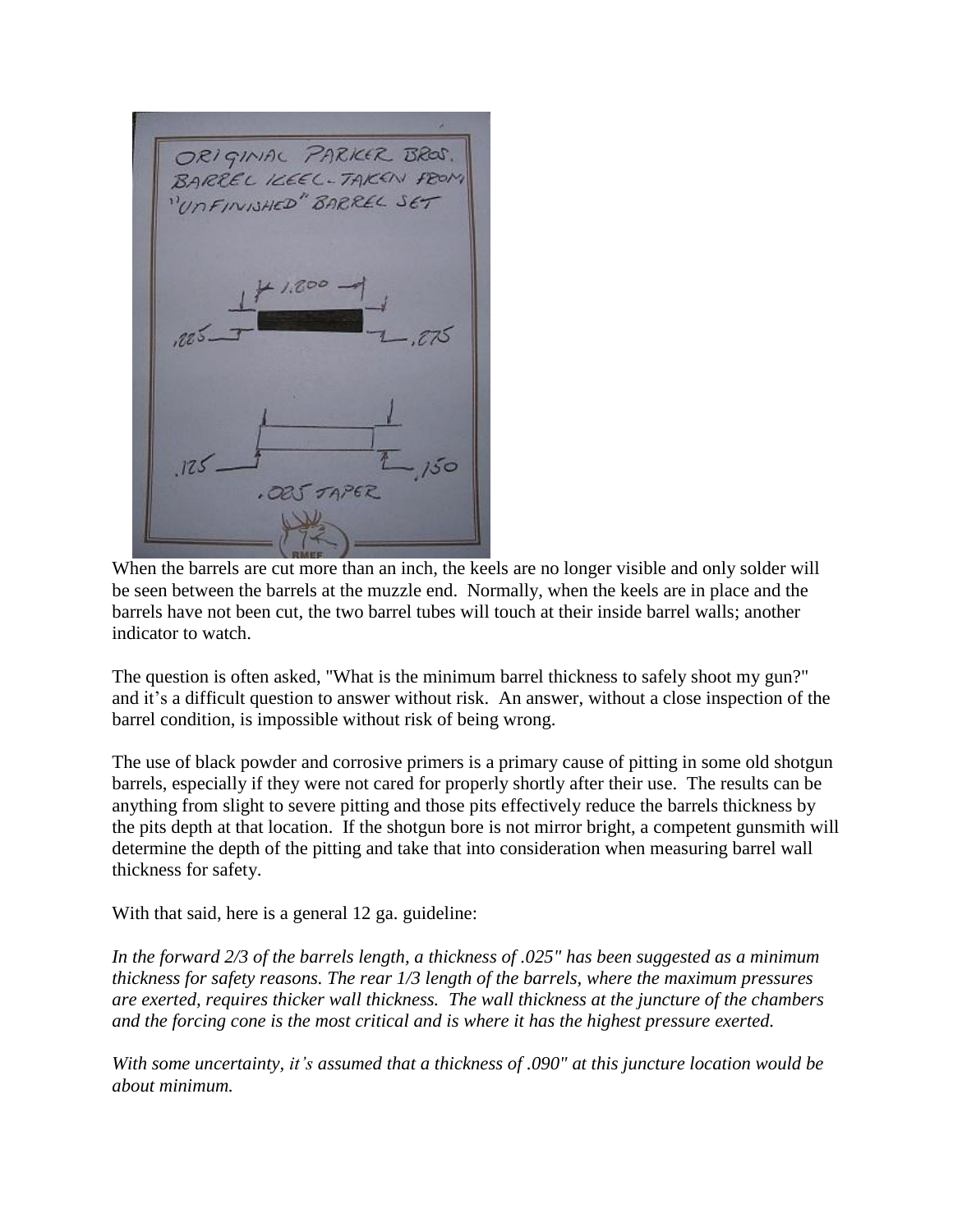*UK Working Standards* recommended minimum wall thickness measured 18" from the barrel breech from *Double Gun Classics* p. 56, Vol. 1, No. 4 Jan-Feb, 2006:

2 1/2" 12g- .028 2 3/4" 12g- .032 Re-proof recommended minimum- .024

And, *The Hunter's Encyclopedia* from the German proof house: minimal wall thickness at end of chamber, regardless of length, for 12, 16 & 20 gauge guns should be 2.3mm (.0906") for 'ordinary good steel' or 2.1mm (.0827") if a 'Special Steel' was used. For the 24 & 28 gauges, due to their higher pressures, 2.4mm (.0945") was recommended. Minimal wall of .6mm (.0236") was recommended in the "forward third" of the barrel.

There is greater pressure as the gauges go from 12 to 16 to 20 etc. therefore the minimum values might increase.

Learning the measurement of known *original* Parker barrels of the same gauge would be a good example to use to understand what Parker thought were safe values in the days when they were making shotgun. The problem with this method is finding "original" Parker barrels and getting permission to take measurements.

The thickness of the barrel depends primarily on the frame size with respect to gauge, and secondarily on length. The barrels were finished by longitudinal hand filing to fit a general set of outside diameter checks. The filing was generally done to balance the gun at the hinge, but it could be muzzle heavy or light if the customer ordered. The longitudinal hand filing produced barrels that were not necessarily concentric with the bore, and wall thickness can vary side to side or top to bottom. There is no standard thickness.

Some guns appear to have thick barrels because full choke barrel muzzles are .040 or more thicker than the bore.

And, *Some general observations made on the PGCA forum -* Regarding accepted barrel wall thickness for shooting modern loads, it seems everybody has an opinion. Many of the gunsmiths that render opinions on wall thickness of 25 thou or above work more on modern guns than vintage doubles. If you ask a person who has spent his life working on fine VINTAGE double shotguns, they better understand how these guns were made and have much different opinions on the subject. Most all agree that even 18 thousands in the forward half of the barrels is not dangerous from a bursting or bulging stand point, but rather the risk of dents and damage that cannot be repaired as there is not enough metal to work.

If you ask me, the Brits have been the fussiest about barrels for almost 2centuries, and set the mark for proof testing. Forget opinions based upon everybody bloviating and regurgitating what they have heard or what their friend's opinion is. The British proof houses regularly try and blow up perfectly good guns! They see what barrels can handle by passing not one, but two definitive proof loads through each barrel. I believe the loads are 18,500psi. We all shoot loads that are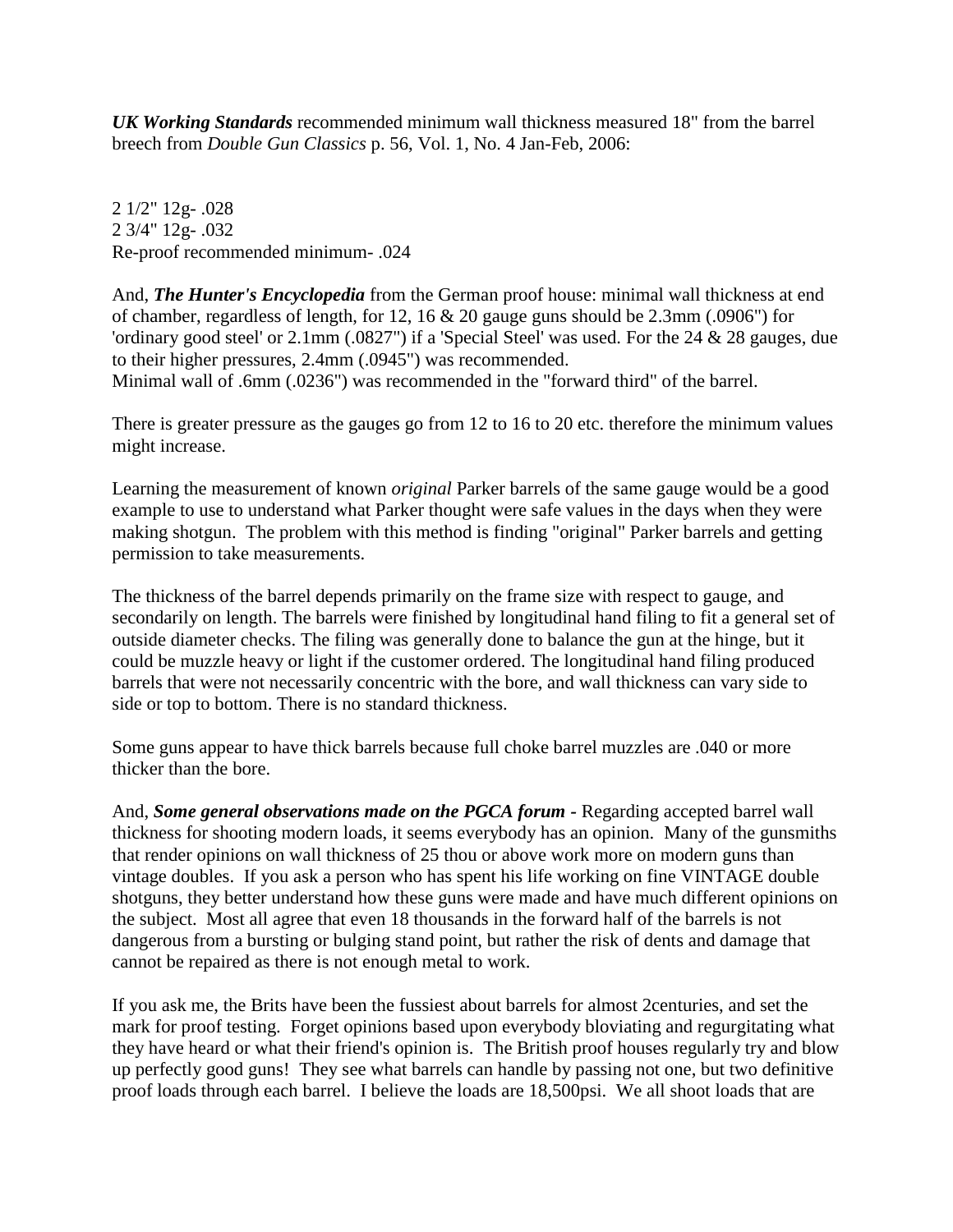below 12,500psi (magnum loads), and most of us shoot more reasonable loads that run under 10,000psi. And the guys that have patterned their guns with loads like RST Shells recognize it is not speed that kills, but the nice even patterns premium ammunition provide. RST Shells don't exceed 8000psi. Go to [www.rstshells.com](http://www.rstshells.com/) for very affordable, safe loads for your beloved doubles.

If barrels with 20 thousands wall thickness were regularly failing the proof they would not mention that as the recommended minimum. The facts are that barrels under 20 thousands regularly pass proof and are deemed safe. Barrels with 20 thousands and all other characteristics in good shape pass proof in overwhelmingly high numbers. It is extremely rare for failure in the rigid proof testing for barrels in excellent condition because of wall thickness of 18 thousands or above. Barrels fail for other reasons, but not often from bursting or changing bore diameters as in bulges. AND REMEMBER, THIS IS WITH 18,500 PSI LOADS!

## **Doesn't repeated, large sample, empirical testing that occurs in very controlled circumstances trump untried opinions? Especially with DEFINITIVE PROOF LOADS?**

The British Gun Trade Association clearly states that 20 thousands is the generally accepted minimum for judging healthy guns. This is stated in the Jan/Feb 2012 issue of *Shooting Sportsman*, and in another *Shooting Sportsman* article from Sept/Oct 2009 issue. Unless you are shooting guns with obstructions in the barrels, there is no measurable risk shooting reasonable loads in guns with 20 thou wall thickness at least 15" from the muzzle, provided all other issues are sound, like tight ribs, no serious dents, etc. This is not opinion, but data collected for decades under controlled testing.

Now, from my experience, I think many Parker collectors and shooters may be surprised that I have measured at least 20 guns that were 20ga. or 16ga. guns on "O" frames that were definitively factory original in the way of blue and bore diameter. They were never backbored or polished inside, and never filed or machined on the outside since leaving the factory, and they had areas 6-12" back from the muzzle that were 18 thou, FROM THE FACTORY. This is almost always in a 3-4" area very close to the top rib or bottom rib, and only on one side of the tube. As one person on this thread mentioned, virtually all vintage American doubles have a very noticeable lack of concentricity, ie thicker on one side than the other. There is also the matter of soldering on the ribs, with the required filing of overflow solder tight in to the rib, creating these thin spots.

All of these guns were very lightweight Parkers. Where most 20ga. Parkers weigh in the neighborhood of 6 1/4lbs., often a few ounces more, how do you think the factory came up with the guns that weigh less than 6lbs. or even 5 3/4lbs.? It is damn hard to hawg a butt and remove 3 oz. of wood. It is usually more like 2 ounces with a lot of hawging. And once hawged out, how do you think they keep the gun from being barrel heavy? They filed metal from the barrels, that is how.

The guns I refer to have been shot for generations, and 10 years ago hunters would regularly use high base shells for everything. After 70-100 years of use they are still unchanged and have perfect barrels.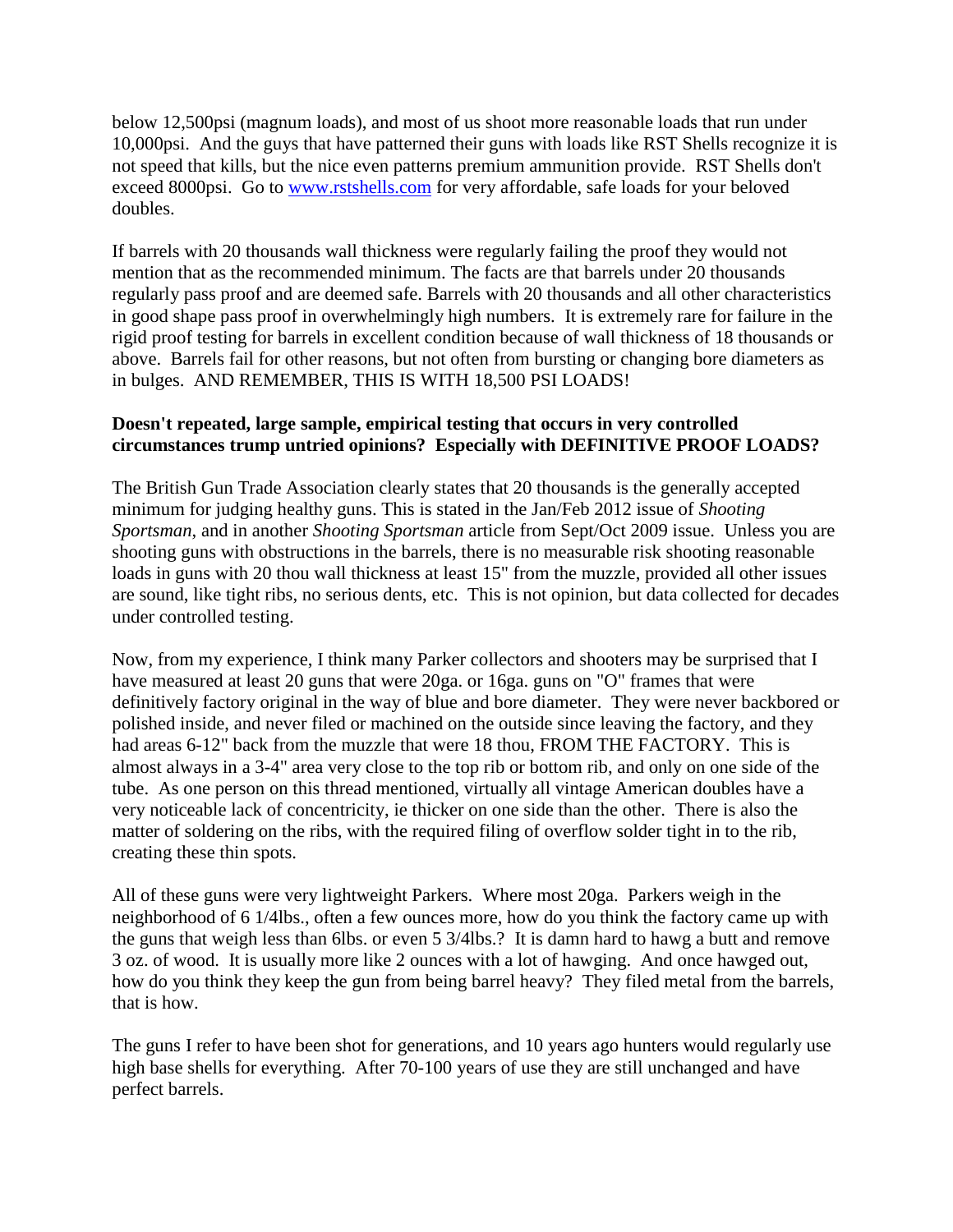How many of the opinion makers actually own high quality barrel wall thickness gauges? Not many I can assure you. I travel the country and am surprised how few buyers of fine shotguns own one, let alone know how they are used. If you are going to buy more than a few shotguns in your life, I recommend looking at the Hosford and Co. barrel wall thickness gauge. One mistake in buying a bad set of barrels on an expensive gun will pay for the gauge 5 times over. The Hosford gauge is very convenient and portable. Either that or rely on someone that has one before finalizing any deal in which the wall thickness is not guaranteed by the seller. Just my opinion on that. No dog in the race.

Just examing 100 Parkers I have sold over the last 3 years, 24 of them had at least one of the two barrels with wall thickness under 23 thousands. Without a lot of researching each individual gun, I can generally say I don't buy or sell any guns you all would consider unworthy at least as a sound shooter, and in general I have above average shotguns. THAT IS 25% OF THIS SAMPLING THAT PROSPECTIVE PARKER OWNERS WOULD DISMISS IF THEY WERE FOLLOWING THE 25 THOU RULE.

I guess my point is this: It seems there are quite a few folks that come to this forum as being inexperienced with buying and shooting Parkers, and are looking for sound info from members to utilize in getting started shooting and collecting Parkers. Rather than use guesstimates and opinions, why not recognize the results of strict empirical data gathered over the decades of testing provided to us by the Brits? It is certainly better than having fellows looking for a light weight Parker for the uplands simply give up because they can't find one with both tubes over 25 or even 30 thou, as some have stated in this thread. Many of those following that advice would pass over some very fine Parkers for no reason at all. And then they would have to buy Fox guns, as most of them are much lighter than like Parkers! We don't want that do we?

And again, most of the members of our association have no clue what their Parker's barrel wall thickness is. MANY of them are shooting guns that are under 25 thou, and have for decades.

Again, *a word of caution -* without a hands on inspection, these numbers mean little; don't risk life and limb shooting bad barrels. Have them inspected by a competent and knowledgeable gunsmith before shooting an older gun of unknown history or condition.

If your Parker has a beavertail forend it may not be a factory original. There are a couple of telltale signs that indicate if a gunsmith and not the Parker factory installed your forend.

Parker found that adding a beavertail forend required a design change to the forend loop used to hold the forend to the barrels. The larger beavertail forend put enough added pressure on the hooking loop found under the barrel that the solder would fail. To resolve this problem they increased the solder area, reinforcing the loop. See the picture below and note the larger loop connection.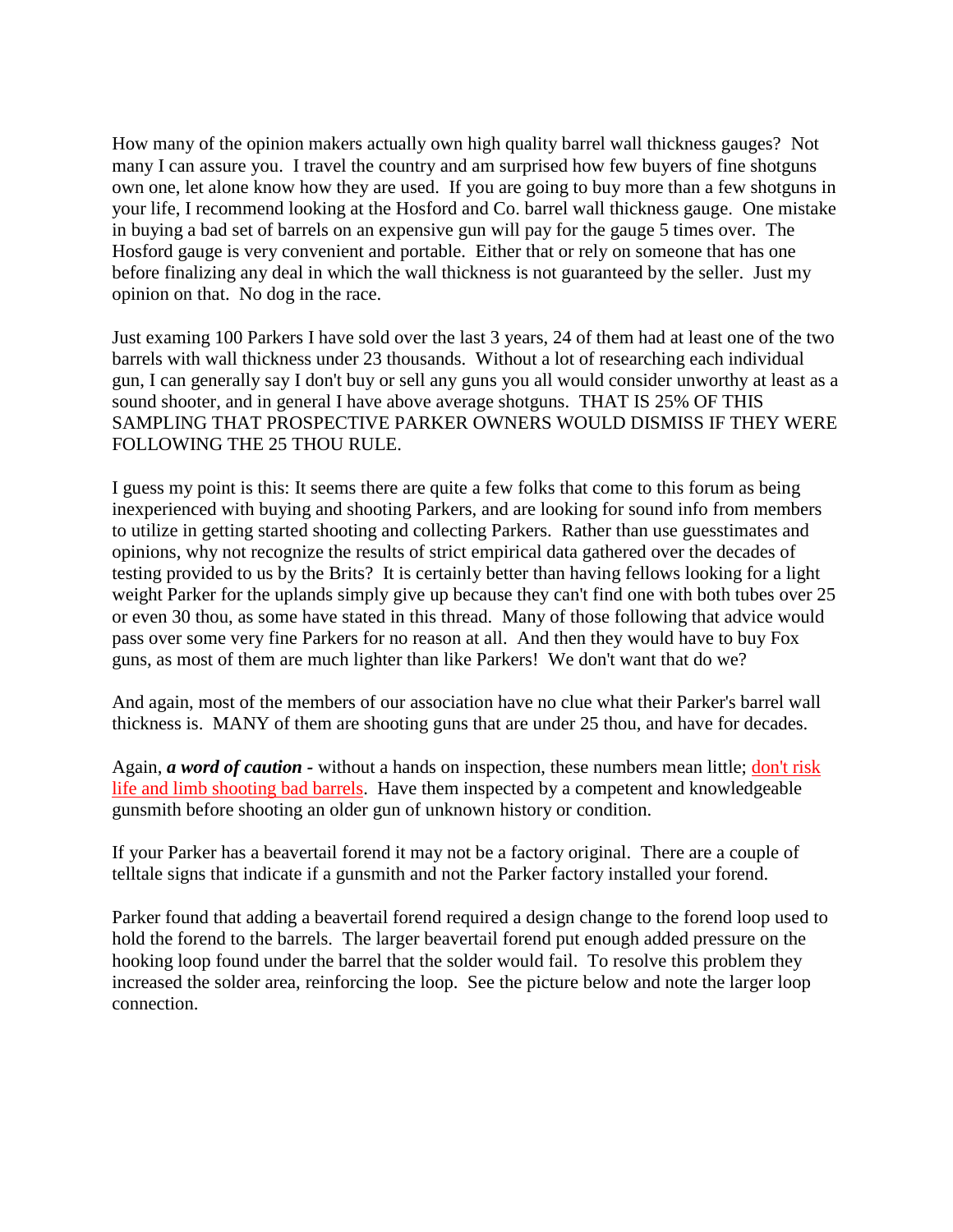

Also, without the reinforced loop, the finger latch on the forend will be recessed lower into the beavertail wood because of its added thickness. If it is a factory installed beavertail forend, the reinforced loop will allow the latch to be flush with the thicker beavertail forend wood. A Parker factory installed beavertail forend finger latch will fit much like it is on standard Parker splinter forends.

Extractors and ejectors are two parts that perform the same function in shotguns. They both aid the removal of shotgun shells from the barrels shell chamber.

In the case of the extractor, both the shells are pulled slightly up from the breach of the barrels as the gun is opened. This allows ones fingers to get under the shell and "extract" it from the gun.

A gun with ejectors looks and operates in exactly the same way when the shotgun shells have not been fired. But for a shotgun shell that has been fired, the ejectors "eject" the fired shell(s) from the gun with sufficient force to throw the spent case(s) over the shooters shoulder.

To identify one from the other, while looking at the opened breach end of a Parker barrels, the extractor is on the bottom edge of the barrel and spans both barrels. Ejectors appear to look the same but upon close inspection the ejectors are split in the middle to allow only one shell to be thrown from the gun when one shell is fired and not the other.